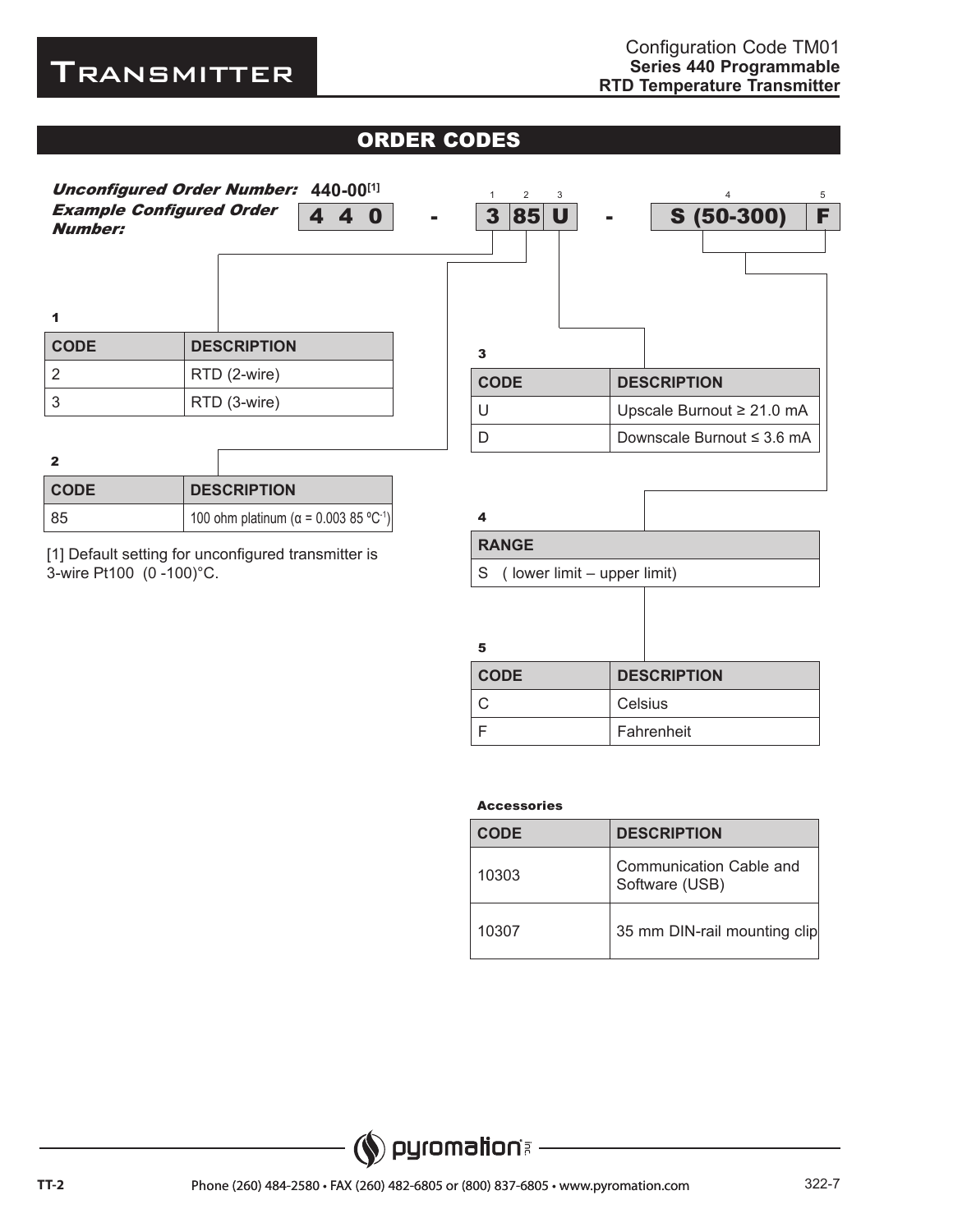### Transmitter

### ORDER CODES



[1] Default setting for unconfigured transmitter is 3-wire Pt100 (0 - 100) °C.

| <b>CODE</b> | <b>DESCRIPTION</b>                        |  |  |  |  |  |  |  |
|-------------|-------------------------------------------|--|--|--|--|--|--|--|
| 10303       | Communication cable and<br>software (USB) |  |  |  |  |  |  |  |
| 10307       | 35 mm DIN-rail mounting clip              |  |  |  |  |  |  |  |

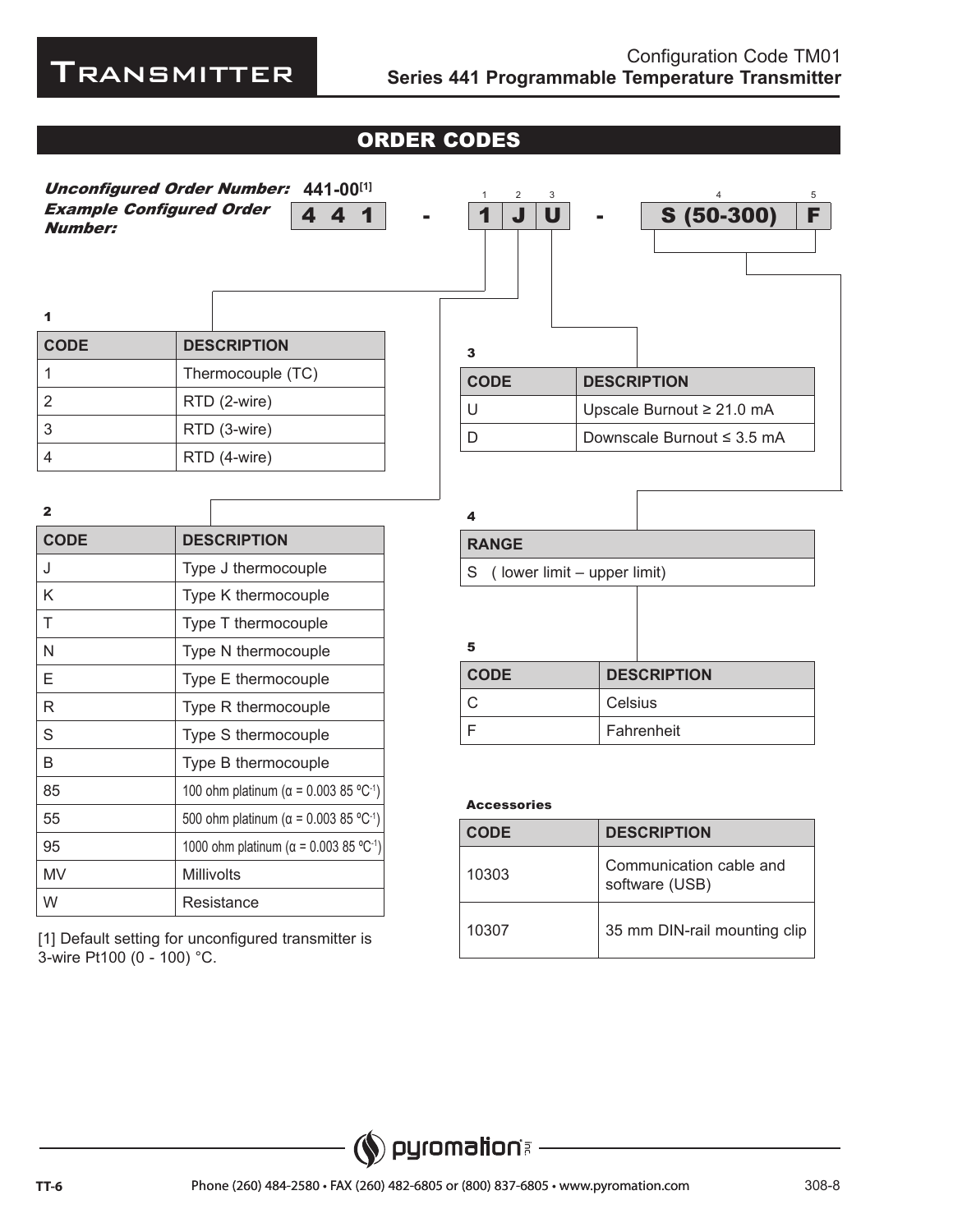### **T**RANSMITTER

### ORDER CODES

| <b>Number:</b>            | <b>Unconfigured Order Number: 442-00[1]</b><br><b>Example Configured Order</b><br>44<br>$\mathbf{2}$ | 1<br>3<br>$\mathbf U$<br>J<br>$\blacktriangleleft$ | $\overline{4}$<br>5<br>$S(50-300)$<br>F |
|---------------------------|------------------------------------------------------------------------------------------------------|----------------------------------------------------|-----------------------------------------|
| 1                         |                                                                                                      |                                                    |                                         |
| <b>CODE</b>               | <b>DESCRIPTION</b>                                                                                   | $\mathbf{3}$                                       |                                         |
| $\mathbf{1}$              | Thermocouple (TC)                                                                                    | <b>CODE</b>                                        | <b>DESCRIPTION</b>                      |
| $\overline{2}$            | RTD (2-wire)                                                                                         | U                                                  | Upscale Burnout $\geq 21.0$ mA          |
| $\ensuremath{\mathsf{3}}$ | RTD (3-wire)                                                                                         | D                                                  | Downscale Burnout ≤ 3.6 mA              |
| $\overline{4}$            | RTD (4-wire)                                                                                         |                                                    |                                         |
| $\mathbf{2}$              |                                                                                                      | 4                                                  |                                         |
| <b>CODE</b>               | <b>DESCRIPTION</b>                                                                                   | <b>RANGE</b>                                       |                                         |
| J                         | Type J thermocouple                                                                                  | $\mathbf S$                                        | (lower limit – upper limit)             |
| K                         | Type K thermocouple                                                                                  |                                                    |                                         |
| $\top$                    | Type T thermocouple                                                                                  |                                                    |                                         |
| $\mathsf{N}$              | Type N thermocouple                                                                                  | 5                                                  |                                         |
| Е                         | Type E thermocouple                                                                                  | <b>CODE</b>                                        | <b>DESCRIPTION</b>                      |
| $\mathsf{R}$              | Type R thermocouple                                                                                  | $\mathsf C$                                        | Celsius                                 |
| $\mathbf S$               | Type S thermocouple                                                                                  | F                                                  | Fahrenheit                              |
| B                         | Type B thermocouple                                                                                  |                                                    |                                         |
| 85                        | 100 ohm platinum ( $\alpha$ = 0.003 85 °C <sup>-1</sup> )                                            | <b>Accessories</b>                                 |                                         |
| 55                        | 500 ohm platinum ( $\alpha$ = 0.003 85 °C <sup>-1</sup> )                                            | <b>CODE</b>                                        |                                         |
| 95                        | 1000 ohm platinum ( $\alpha$ = 0.003 85 °C <sup>-1</sup> )                                           |                                                    | <b>DESCRIPTION</b>                      |
| <b>MV</b>                 | Millivolts                                                                                           | 10307                                              | 35 mm DIN rail mounting clip            |
| W                         | Resistance                                                                                           |                                                    |                                         |

[1] Default setting for unconfigured transmitters is 3-wire Pt100 (0 - 100) °C.

HART<sup>®</sup> is a registered trademark of HART Communication Foundation

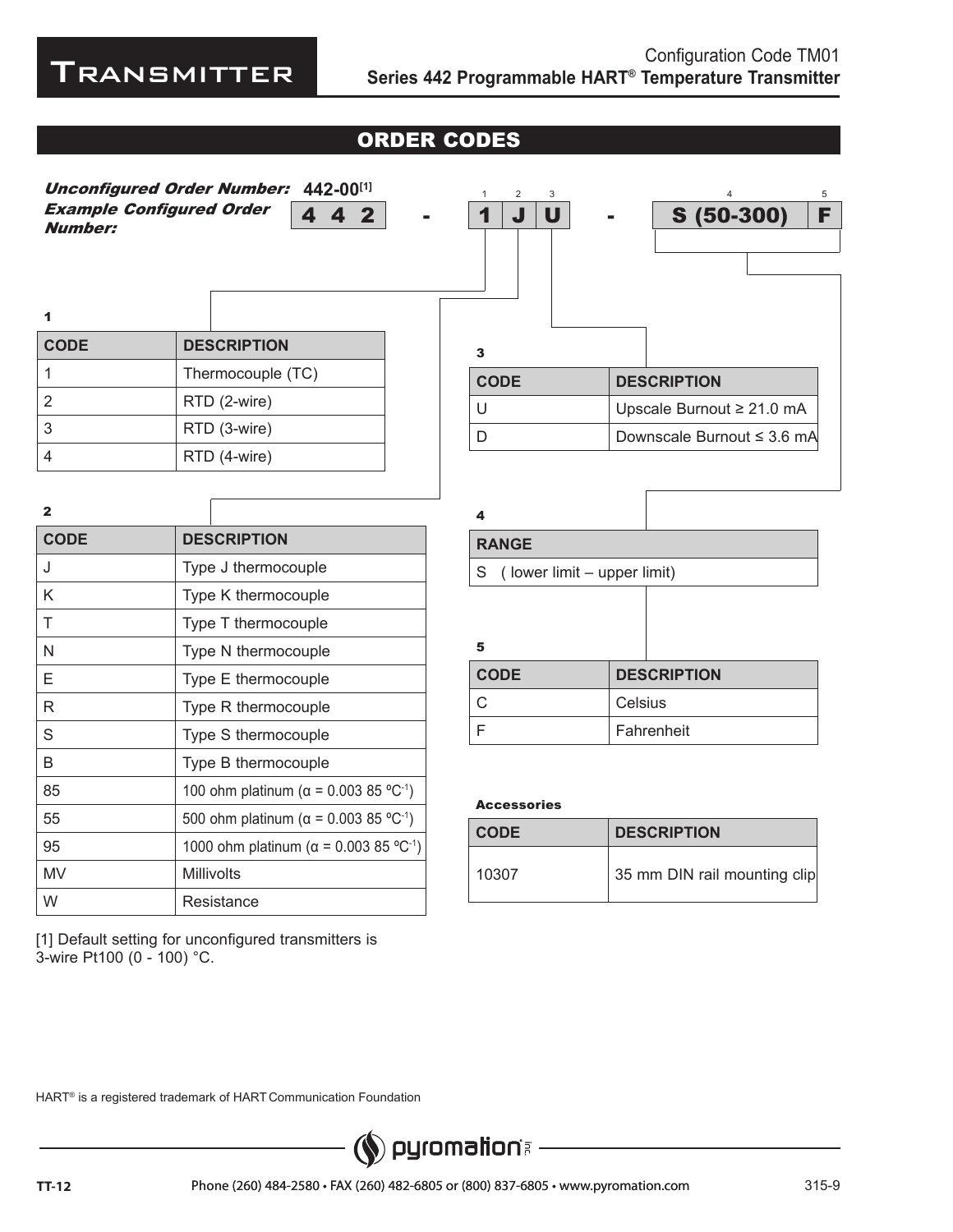## **TRANSMITTER**

|                              | <b>ORDER CODES</b>                         |                                                                                                         |  |  |  |  |                           |         |                                                                 |                     |                                       |                     |             |                     |                                                            |  |  |  |
|------------------------------|--------------------------------------------|---------------------------------------------------------------------------------------------------------|--|--|--|--|---------------------------|---------|-----------------------------------------------------------------|---------------------|---------------------------------------|---------------------|-------------|---------------------|------------------------------------------------------------|--|--|--|
|                              |                                            | $1 - 0$<br>$1 - 2$                                                                                      |  |  |  |  |                           |         |                                                                 |                     |                                       |                     |             |                     |                                                            |  |  |  |
| <b>Example Order Number:</b> | <b>642A</b>                                | $1 - 1$<br>D<br>$\blacksquare$                                                                          |  |  |  |  | $1 - 3$<br>$ 85 $ U $ $ - | $1 - 4$ |                                                                 |                     | $1 - 5$<br>$1 - 6$<br>$S(0-200)$<br>C |                     |             |                     |                                                            |  |  |  |
|                              |                                            |                                                                                                         |  |  |  |  | $\overline{\mathbf{3}}$   |         |                                                                 |                     |                                       |                     |             |                     |                                                            |  |  |  |
|                              |                                            |                                                                                                         |  |  |  |  |                           |         |                                                                 |                     |                                       |                     |             |                     |                                                            |  |  |  |
| <b>CODE</b>                  | 1-0 Transmitter Type<br><b>DESCRIPTION</b> |                                                                                                         |  |  |  |  |                           |         |                                                                 |                     |                                       |                     |             |                     | 1-6 Unit of Measure                                        |  |  |  |
|                              |                                            | (4 to 20) mA HART <sup>®</sup> Field Transmitter with general-                                          |  |  |  |  |                           |         |                                                                 |                     |                                       |                     |             | <b>CODE</b>         | <b>DESCRIPTION</b>                                         |  |  |  |
| 642A                         |                                            | purpose aluminum housing                                                                                |  |  |  |  |                           |         |                                                                 |                     |                                       |                     | C<br>F      |                     | Celsius<br>Fahrenheit                                      |  |  |  |
|                              |                                            | (4 to 20) mA HART <sup>®</sup> Field Transmitter with                                                   |  |  |  |  |                           |         |                                                                 |                     |                                       |                     | K           |                     | Kelvin                                                     |  |  |  |
| 642C                         |                                            | explosion-proof aluminum housing FM/CSA / XP<br>Class I / Div 1/ Groups A, B, C, D / DIP Class II / Div |  |  |  |  |                           |         |                                                                 |                     |                                       |                     |             |                     |                                                            |  |  |  |
|                              |                                            | 1 / Groups E, F, G / Class III / NI Class I / Div 2 /                                                   |  |  |  |  |                           |         |                                                                 |                     |                                       |                     |             |                     |                                                            |  |  |  |
|                              | Groups A, B, C, D                          | (4 to 20) mA HART <sup>®</sup> Field Transmitter with flame-                                            |  |  |  |  |                           |         |                                                                 |                     |                                       |                     | <b>CODE</b> | 1-5 Range           | <b>DESCRIPTION</b>                                         |  |  |  |
| 642E                         |                                            | proof/dust-protected aluminum housing ATEX/                                                             |  |  |  |  |                           |         |                                                                 |                     |                                       |                     |             |                     |                                                            |  |  |  |
|                              | IP66/67                                    | IECEx; Ex d IIC T6T4Gb; Ex tb IIIC T110 °C Db,                                                          |  |  |  |  |                           |         |                                                                 |                     |                                       | S                   |             |                     | (lower limit – upper limit)                                |  |  |  |
|                              |                                            | (4 to 20) mA HART® Field Transmitter with general-                                                      |  |  |  |  |                           |         |                                                                 |                     |                                       |                     |             |                     |                                                            |  |  |  |
| 642F                         |                                            | purpose aluminum housing FM/CSA IS Class I /                                                            |  |  |  |  |                           |         |                                                                 |                     |                                       | 1-4 Failure Mode    |             | <b>DESCRIPTION</b>  |                                                            |  |  |  |
|                              | A,B,C,D                                    | Div 1 / Groups A, B, C, D / NI Class I / Div 2 / Groups                                                 |  |  |  |  |                           |         |                                                                 | <b>CODE</b>         |                                       |                     |             |                     |                                                            |  |  |  |
| 1-1 Options                  |                                            |                                                                                                         |  |  |  |  |                           |         |                                                                 | U                   | Upscale Burnout ≥ 23 mA               |                     |             |                     |                                                            |  |  |  |
| <b>CODE</b>                  | <b>DESCRIPTION</b>                         |                                                                                                         |  |  |  |  |                           |         |                                                                 | D                   | Downscale Burnout ≤ 3 mA              |                     |             |                     |                                                            |  |  |  |
| Τ                            | Solid cover                                |                                                                                                         |  |  |  |  |                           |         |                                                                 |                     |                                       |                     |             |                     |                                                            |  |  |  |
| D                            |                                            | Glass cover with digital display                                                                        |  |  |  |  |                           |         | 1-3 Sensor Type                                                 |                     |                                       |                     |             |                     |                                                            |  |  |  |
|                              |                                            |                                                                                                         |  |  |  |  |                           |         | <b>CODE</b>                                                     |                     | <b>DESCRIPTION</b>                    |                     |             |                     |                                                            |  |  |  |
|                              | 1-2 Input Type                             |                                                                                                         |  |  |  |  |                           | J       | Type J thermocouple                                             |                     |                                       |                     |             |                     |                                                            |  |  |  |
| <b>CODE</b>                  | <b>DESCRIPTION</b>                         |                                                                                                         |  |  |  |  |                           | K       |                                                                 | Type K thermocouple |                                       |                     |             |                     |                                                            |  |  |  |
| 00                           | Unconfigured <sup>[1]</sup>                |                                                                                                         |  |  |  |  |                           | $\top$  |                                                                 |                     |                                       |                     |             | Type T thermocouple |                                                            |  |  |  |
| 1                            |                                            | Thermocouple (TC) or millivolt                                                                          |  |  |  |  |                           | N       |                                                                 |                     | Type N thermocouple                   |                     |             |                     |                                                            |  |  |  |
| 2                            |                                            | RTD (2-wire) or resistance                                                                              |  |  |  |  |                           | Ε       |                                                                 |                     |                                       | Type E thermocouple |             |                     |                                                            |  |  |  |
| 3                            |                                            | RTD (3-wire) or resistance                                                                              |  |  |  |  |                           | R       |                                                                 | Type R thermocouple |                                       |                     |             |                     |                                                            |  |  |  |
| 4                            | RTD (4-wire) or resistance                 |                                                                                                         |  |  |  |  |                           | S       | Type S thermocouple                                             |                     |                                       |                     |             |                     |                                                            |  |  |  |
|                              |                                            |                                                                                                         |  |  |  |  |                           |         | B<br>Type B thermocouple                                        |                     |                                       |                     |             |                     |                                                            |  |  |  |
|                              | Pt100 (0 - 100) °C                         | [1] Default setting for unconfigured transmitter is 3-wire                                              |  |  |  |  |                           |         | 100 ohm platinum ( $\alpha$ = 0.003 85 °C <sup>-1</sup> )<br>85 |                     |                                       |                     |             |                     |                                                            |  |  |  |
| <b>Accessories</b>           |                                            |                                                                                                         |  |  |  |  |                           | 55      |                                                                 |                     |                                       |                     |             |                     | 500 ohm platinum ( $\alpha$ = 0.003 85 °C <sup>-1</sup> )  |  |  |  |
| <b>CODE</b>                  |                                            | <b>DESCRIPTION</b>                                                                                      |  |  |  |  |                           | 95      |                                                                 |                     |                                       |                     |             |                     | 1000 ohm platinum ( $\alpha$ = 0.003 85 °C <sup>-1</sup> ) |  |  |  |
|                              |                                            | Pipe mounting bracket for use on pipes                                                                  |  |  |  |  |                           |         | <b>MV</b>                                                       |                     | Millivolts                            |                     |             |                     |                                                            |  |  |  |
| 10321                        |                                            | with a diameter between 1.5" to 3.3"                                                                    |  |  |  |  |                           | W       |                                                                 |                     | Resistance                            |                     |             |                     |                                                            |  |  |  |
|                              |                                            |                                                                                                         |  |  |  |  |                           |         |                                                                 |                     |                                       |                     |             |                     |                                                            |  |  |  |

Other types available. Consult factory.

HART<sup>®</sup> is a registered trademark of HART Communication Foundation